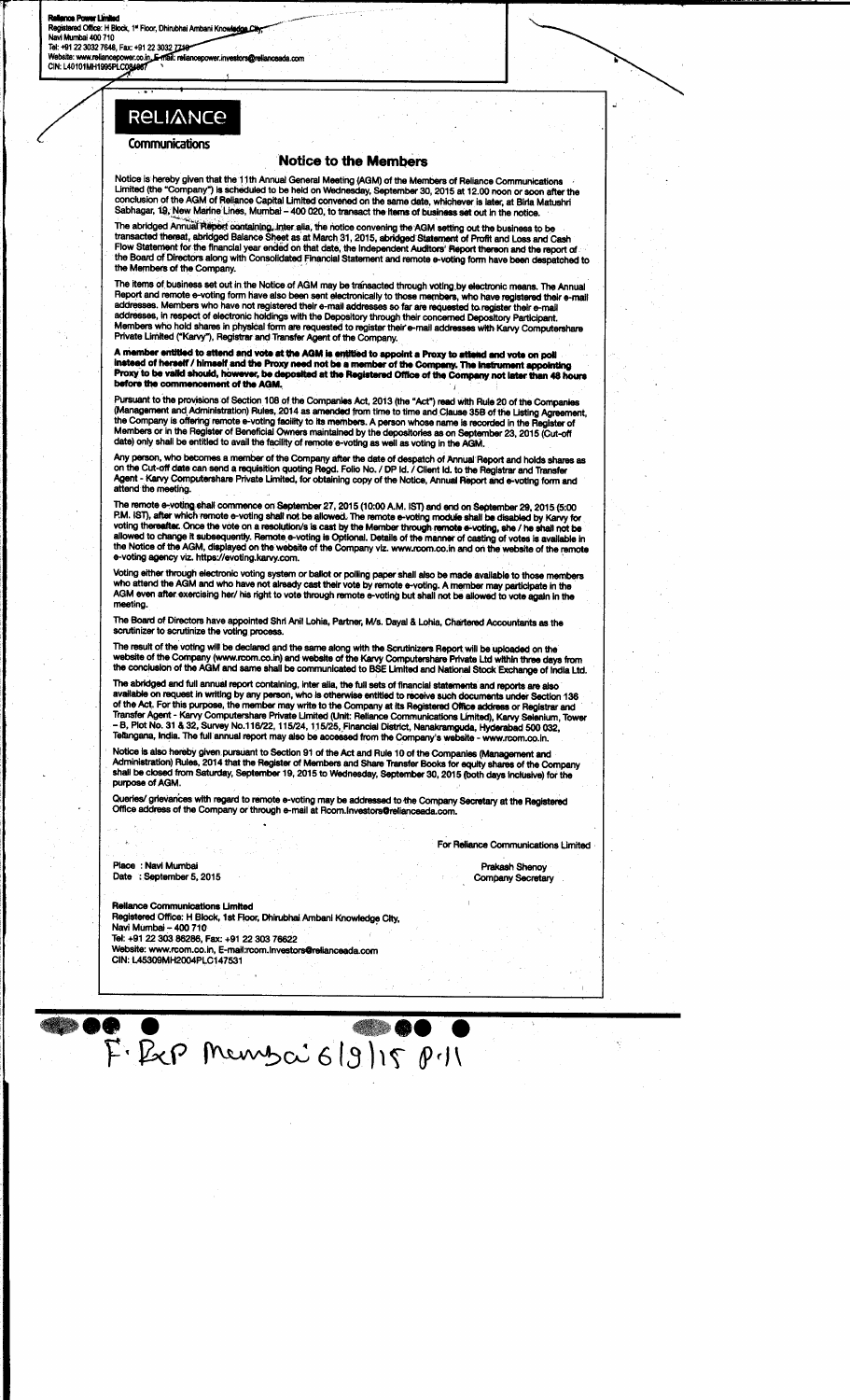**RELIANCE** 

# सभासदांना सचना

यष्टारे सचना देण्यात येते की, रिलायन्स ब्रॉडकास्ट नेटवर्क लिमिटेड ("कंपनी")च्या सभासदांची ११ वी वार्षिक सर्वसाधारण सभा (एजीएम) सोमवार, सप्टेंबर २८, २०१५ रोजी स. १०.०० वा. फिल्म सिटी कॉम्प्लेक्स. गोरेगाव (पूर्व). मुंबई -४०००६५ येथे सूचनेतील नमट व्यवसायाच्या वावीच्या व्यवहारासाठी घेण्यात येणार आहे.

त्यातील व्यवहार करण्यात येणाऱ्या व्यवसायातील नमूद एजीएम आमंत्रण सूचनेसह समाविष्ट संक्षिप्त वार्षिक अहवाल, मार्च ३१, २०१५ रोजीचा संक्षिप्त ताळेबंद, तारखेरोजी संपलेल्या वितीय वर्षाकरिता संक्षिप्त केंश पत्नो विवरणपत्र आणि नफा आणि तोट्याचे विवरणपत्र. त्यावरील लेखापरीक्षकांचा स्वतंत्र आद्याल आणि एकत्रिकत वित्तीय विवरणपत्र आणि स्मिष्ट ई-मतदान स्वरुपासह संचालक मंडळाचा अहवाल कंपनीच्या सभासदांना पाठविण्यात आला आहे.

एजीएमच्या सूचनेतील नमूद व्यवसायाच्या बाबी इलेक्ट्रॉनिक मिन्सद्वारे मतदानाद्वारे व्यवहार करण्यात बेतील. वार्षिक अहवाल आणि रिमोट ई-मतदान स्वरूप त्या सभासदांना इलेक्टॉनिकली पाठविण्यात आले आहे. ज्यांचा ई-मेल पत्ता नोंदणीकृत केला आहे. सभासद ज्यांनी त्यांचा ई-मेल पत्ता नोंदणीकृत केलेला नाही त्यांना त्यांच्या संबंधित डिपॉझिटरी पार्टिसिपंटसद्वारे डिपॉझिटरीसह धारण इलेक्टॉनिकसंदर्भात त्यांचा ई-मेल पत्ता नॉट्यीकृत करण्याची विनंती आहे. प्रत्यक्ष स्वरुपात शेअर्स धारण केलेल्या सभासदांना कंपनीचे प्रबंधक आणि हस्तांतरण दलाल, काव्हीं कॉम्प्यूटरशेअर प्रायव्हेट लिमिटेड ("काव्हीं") यांच्याकडे त्यांचा ई-मेल पत्ता नोंदणीकृत करण्याची विनंती आहे.

एजीएमला उपस्थित राहन मत देण्यास हझदार सभासद त्याच्या स्वतःऐवजी/ तिच्या स्वतःऐवजी पोलवर उपस्थित राहन मत देण्यासाठी प्रतिपत्री व्यक्तीची नियुक्ती करण्यासाठी हक्क्टार आहेत आणि प्रतिपत्री व्यक्ती कंपनीची सभासद असण्याची गरज नाही, नियक्त प्रतिपत्री व्यक्ती येथ असेल, तथापि, एजीएम सरु होण्यापर्यो ४८ तासांत यथायोग्य भरलेल्या आणि स्वाक्षरीकृत कंपनीच्या नोंदणीकृत कार्यालयात जमा करणे आयश्यक आहे.

कंपनी अधिनियम, २०१३ च्या कलम १०८ (''अँकट'') च्या तरतुदी सहवाचता वेळोवेळी सुधारित केल्याप्रमाणे कंपनीज (व्यवस्थापन आणि प्रशासकीय) नियमावली, २०१४ च्या नियम २० नसार, कंपनी त्यांच्या सभासदांना रिमोट ई-मतदान सुविधा देण्यासाठी प्रस्तावित आहे. सप्टेंबर २१, २०१५ (कट-ऑफ तारीख) डिपॉझिटरीज्ट्वारे देखभाल केलेल्या लाभप्रद मालक वा नोंदणीतील वा सभासदांच्या नोंदणीत ज्यांची नावे नोंदणीकृत आहेत केवळ तेच एजीएममधील मतदान तसेच रिमोट ई-मतदानाची सुविधा प्राप्त करण्यासाठी हकदार आहेत.

कोगत्याही व्यक्ती, कट-ऑफ तारखेरोजी शेअर्स धारण आणि वार्षिक अहवालाच्या पाठवणीपश्चात कंपनीचे सभासद बनले ते सभेला उपस्थित राह शकतात आणि सूचना, वार्षिक अहबाल आणि ई-मतदान स्वरुपाची प्रत प्राप्त करण्याकरिता प्रबंधक आणि हस्तांतरण दलाल-काव्हीं कॉम्प्यूटरशेअर प्रायव्हेट लिमिटेड यांना आवश्यक उद्धृत नोंदणी. फोलिओ क्र./डीपी आयडी/ अशील आयडी यांना पाठ्य शफतात.

रिमोट ई-मतदान सप्टेंबर २५, २०१५ (स. १०.०० वा. भाप्रवे) रोजी सुरु होईल आणि सप्टेंबर २७, २०१५ (संध्या. ५.०० वा. भाष्पवे) रोजी संपेल, ज्यानंतर रिमोट ई-मतदान संमत असणार नाही. रिमोट ई-मतदान मॉड्युल त्यानंतर मतदानाकरिता काव्हींद्वारे शक्य नसेल. रिमोट ई-मतदानाद्वारे सभासदाद्वारे एकदा मत देण्यात आल्यानंतर, तिला/त्याला अदल करता येणे संमत नसेल. रिमोट ई-मतदान पर्यायी आहे. मत मोजण्याच्या स्वरुपाचे तपशील एजीएमच्या सुचनेत उपलब्ध असून, कंपनीचे संकेतस्थळ www.reliancebroadcast.com यावर आणि रिमोट ई-मतदान एजन्सीचे संकेतस्थळ https://evoting.karvy.com यावर टर्शविण्यात येईल.

मतदान पद्धत वा बॅलट वा पोलिंग पेपरद्वारे मतदान एजीएममध्ये उपस्थित सभासदांनाआणि ज्यांनी रिमोट ई-मतदानाद्वारे त्यांचे मत आधी दिले नाही त्यांनादेखील उपलब्ध करण्यात येईल. सभासद रिमोट ई-मतदानाद्वारे मत देण्यासाठी तिचा/त्याचा हक वापरल्यानंतर एजीएममध्ये सहभागी होऊ शकतात परंतु सभेत पुन्हा मत देण्यासाठी संमती नसेल.

संचालक मंडळाने मत प्रक्रियेच्या पडताळणीसाठी पडताळणीकार म्हणून श्री. अनिल लोहिया, मेसर्स दयाल ॲन्ड लोहिया यांचे भागीदार, सनदी लेखापाल यांची नियुक्ती केली आहे.

मतदानाचे निष्कर्ष घोषित करण्यात येतील आणि पडताळणीकारांच्या अहवालासह सदर कंपनीचे संकेतस्थळ (www.reliancebroadcast.com) यावर आणि काव्हीं कॉम्प्युटरशेअर प्रायव्हेट लिमिटेडचे संकेतस्थळ यावर एजीएमच्या निर्णयापासून तीन दिवसांत अपलोड करता येतील.

वितीय विवरणपत्र आणि अहवालाचा संपूर्ण संच इतर गोष्टींवरोवर संक्षिप्त आणि संपूर्ण वार्षिक अहबालदेखील कोगत्याही व्यक्तीद्वारे लेखी विनंतीवर उपलब्ध होतील, जे अन्यथा ॲक्टच्या कलम १३६ अन्वये असे प्रपत्र प्राप्त करण्यासाठी हकदार आहेत. सदर हेतूकारैता, सभासद कंपनीला त्यांचा नोंदणीकृत कार्यालय पत्ता वा प्रकारक आणि इस्तांतरण दलाल-कार्ब्सी कॉम्प्युटरशेअर प्रायव्हेट लिमिटेड (युनिट: रिलायन्स ब्रॉडकास्ट नेटवर्क लिमिटेड), काव्हीं सेलेनियम, टॉबर-बी, प्लॉट क्र. ३१ आणि ३२, सर्व्हे क्र. ११६/२२, ११५/२४, ११५/२५, फायानन्शियल डिस्ट्रिक्ट, नानकरामगुडा, हैदराबाद ५०००३२, तेलंगणा, भारत येथे लिह वार्षिक कंपनीचे शकतात. संपूर्ण अहबाल संकेतस्थळ www.reliancebroadcast.com यावरुनदेखील प्राप्त करता येईल.

रिमोट ई-मतटानासंटर्भातील चौकशी/गाऱ्हाणे कंपनीच्या नोटणीकत कार्यालय पत्ता येथे कंपनी सचिव यांना वा ई-मेल investors@reliancebroadcast.com द्वारे उद्देशित करावे.

रिलायन्स ऑडकास्ट नेटवर्क लिमिटेडकरिता सही $/-$ शिखा कपाडिया दिनांक: सप्टेंबर ६, २०१५ कंपनी सचिव  $500$ 

स्थळ: मुंबई